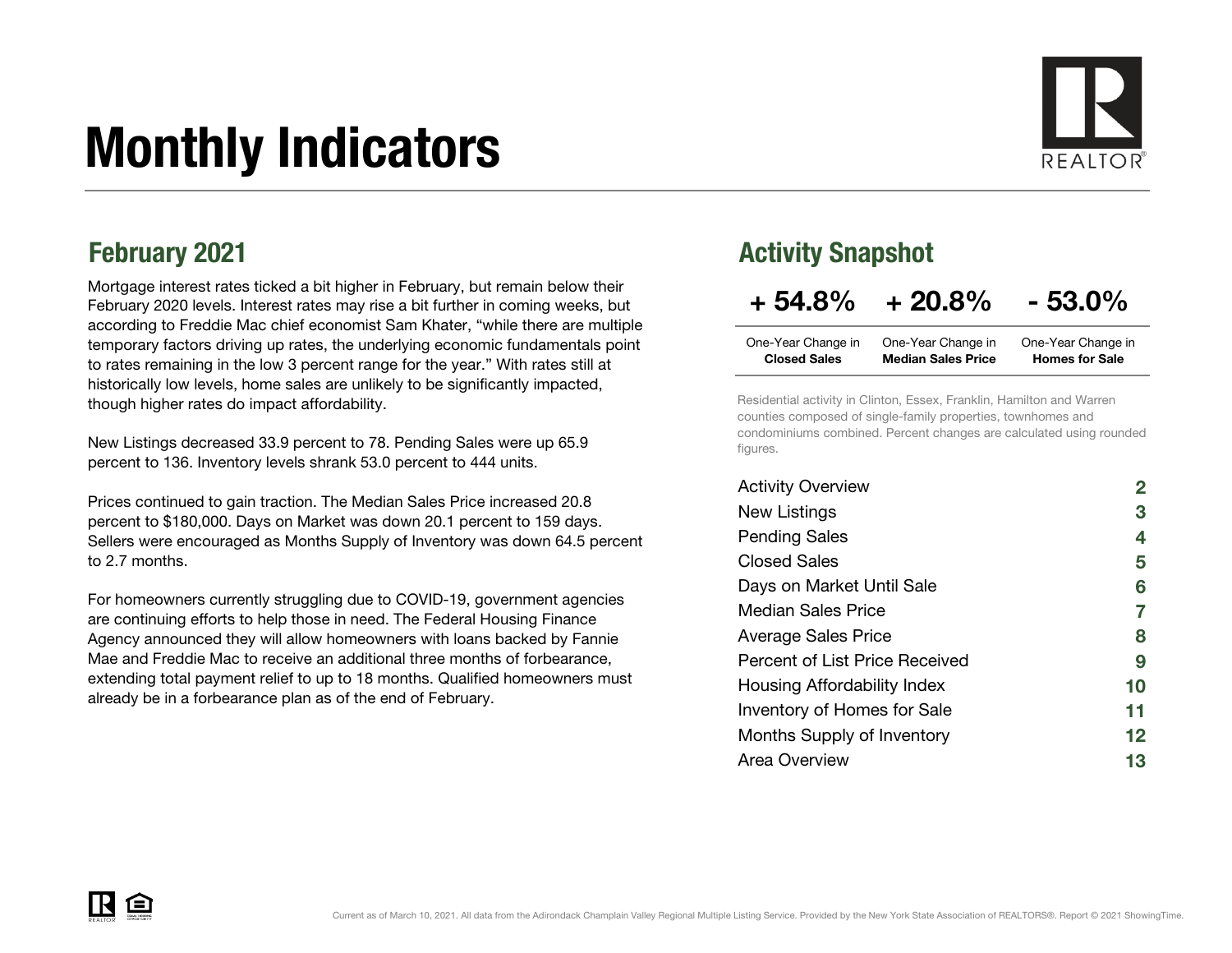## Activity Overview

Key metrics by report month and for year-to-date (YTD) starting from the first of the year.



| <b>Key Metrics</b>                 | <b>Historical Sparkbars</b>                  | 2-2020    | 2-2021    | Percent Change | <b>YTD 2020 YTD 2021</b> |           | Percent Change |
|------------------------------------|----------------------------------------------|-----------|-----------|----------------|--------------------------|-----------|----------------|
| <b>New Listings</b>                | $2 - 2018$<br>2-2019<br>$2 - 2021$<br>2-2020 | 118       | 78        | $-33.9%$       | 211                      | 180       | $-14.7%$       |
| <b>Pending Sales</b>               | 2-2018<br>2-2019<br>2-2020<br>$2 - 202$      | 82        | 136       | $+65.9%$       | 184                      | 275       | $+49.5%$       |
| <b>Closed Sales</b>                | $2 - 2018$<br>$2 - 2019$<br>2-2020<br>2-2021 | 73        | 113       | $+54.8%$       | 177                      | 227       | $+28.2%$       |
| <b>Days on Market</b>              | $2 - 2018$<br>2-2019<br>2-2020<br>$2 - 202$  | 199       | 159       | $-20.1%$       | 177                      | 167       | $-5.6%$        |
| <b>Median Sales Price</b>          | 2-2018<br>2-2019<br>2-2020<br>$2 - 2021$     | \$149,000 | \$180,000 | $+20.8%$       | \$141,750                | \$185,000 | $+30.5%$       |
| <b>Avg. Sales Price</b>            | $2 - 2018$<br>2-2019<br>$2 - 2020$           | \$241,225 | \$272,662 | $+13.0%$       | \$200,037                | \$277,767 | $+38.9%$       |
| <b>Pct. of List Price Received</b> | 2-2018<br>2-2019<br>2-2020<br>$2 - 2021$     | 93.0%     | 95.6%     | $+2.8%$        | 93.6%                    | 96.1%     | $+2.7%$        |
| <b>Affordability Index</b>         | 2-2018<br>$2 - 2021$<br>2-2019<br>2-2020     | 212       | 190       | $-10.4%$       | 223                      | 185       | $-17.0%$       |
| <b>Homes for Sale</b>              | $2 - 2021$<br>2-2019<br>2-2020<br>2-2018     | 944       | 444       | $-53.0%$       | $-$                      |           |                |
| <b>Months Supply</b>               | 2-2018<br>$2 - 2021$                         | 7.6       | 2.7       | $-64.5%$       |                          |           |                |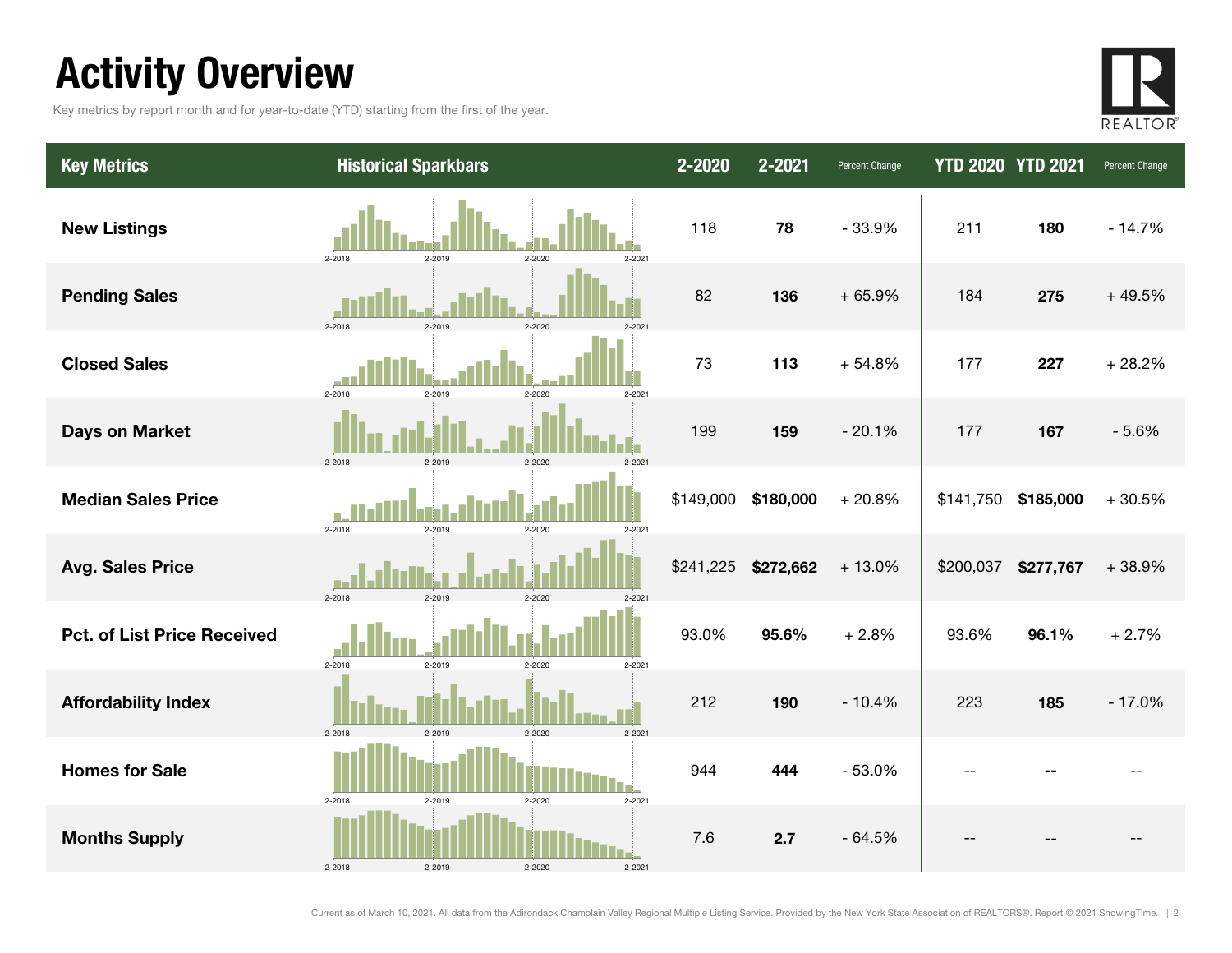### New Listings

A count of the properties that have been newly listed on the market in a given month.





| <b>New Listings</b> |     | <b>Prior Year</b> | <b>Percent Change</b> |
|---------------------|-----|-------------------|-----------------------|
| March 2020          | 115 | 133               | $-13.5\%$             |
| April 2020          | 80  | 215               | $-62.8%$              |
| May 2020            | 199 | 341               | $-41.6%$              |
| June 2020           | 285 | 294               | $-3.1%$               |
| <b>July 2020</b>    | 242 | 273               | $-11.4%$              |
| August 2020         | 268 | 213               | $+25.8%$              |
| September 2020      | 223 | 170               | +31.2%                |
| October 2020        | 196 | 141               | +39.0%                |
| November 2020       | 146 | 97                | +50.5%                |
| December 2020       | 81  | 59                | +37.3%                |
| January 2021        | 102 | 93                | $+9.7%$               |
| February 2021       | 78  | 118               | $-33.9%$              |
| 12-Month Avg        | 168 | 179               | $-6.1%$               |

### Historical New Listings by Month

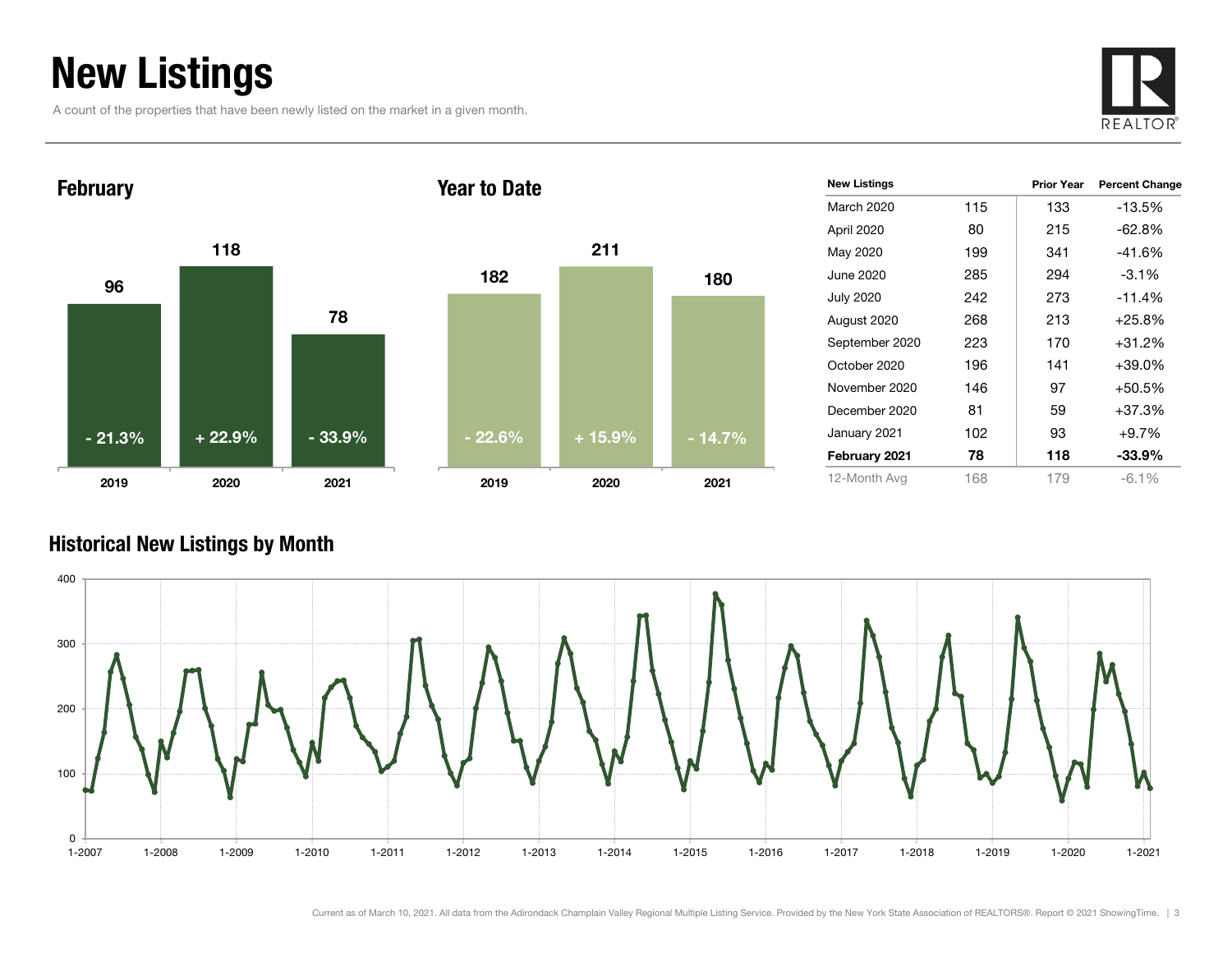### Pending Sales

A count of the properties on which offers have been accepted in a given month.





| <b>Pending Sales</b> |     | <b>Prior Year</b> | <b>Percent Change</b> |
|----------------------|-----|-------------------|-----------------------|
| March 2020           | 75  | 85                | -11.8%                |
| April 2020           | 73  | 121               | $-39.7%$              |
| May 2020             | 151 | 158               | $-4.4\%$              |
| June 2020            | 230 | 143               | $+60.8%$              |
| <b>July 2020</b>     | 256 | 158               | $+62.0%$              |
| August 2020          | 235 | 182               | $+29.1%$              |
| September 2020       | 218 | 149               | $+46.3%$              |
| October 2020         | 190 | 138               | $+37.7%$              |
| November 2020        | 129 | 103               | $+25.2%$              |
| December 2020        | 115 | 78                | $+47.4%$              |
| January 2021         | 139 | 102               | $+36.3%$              |
| February 2021        | 136 | 82                | $+65.9\%$             |
| 12-Month Avg         | 162 | 125               | $+29.6\%$             |

### Historical Pending Sales by Month

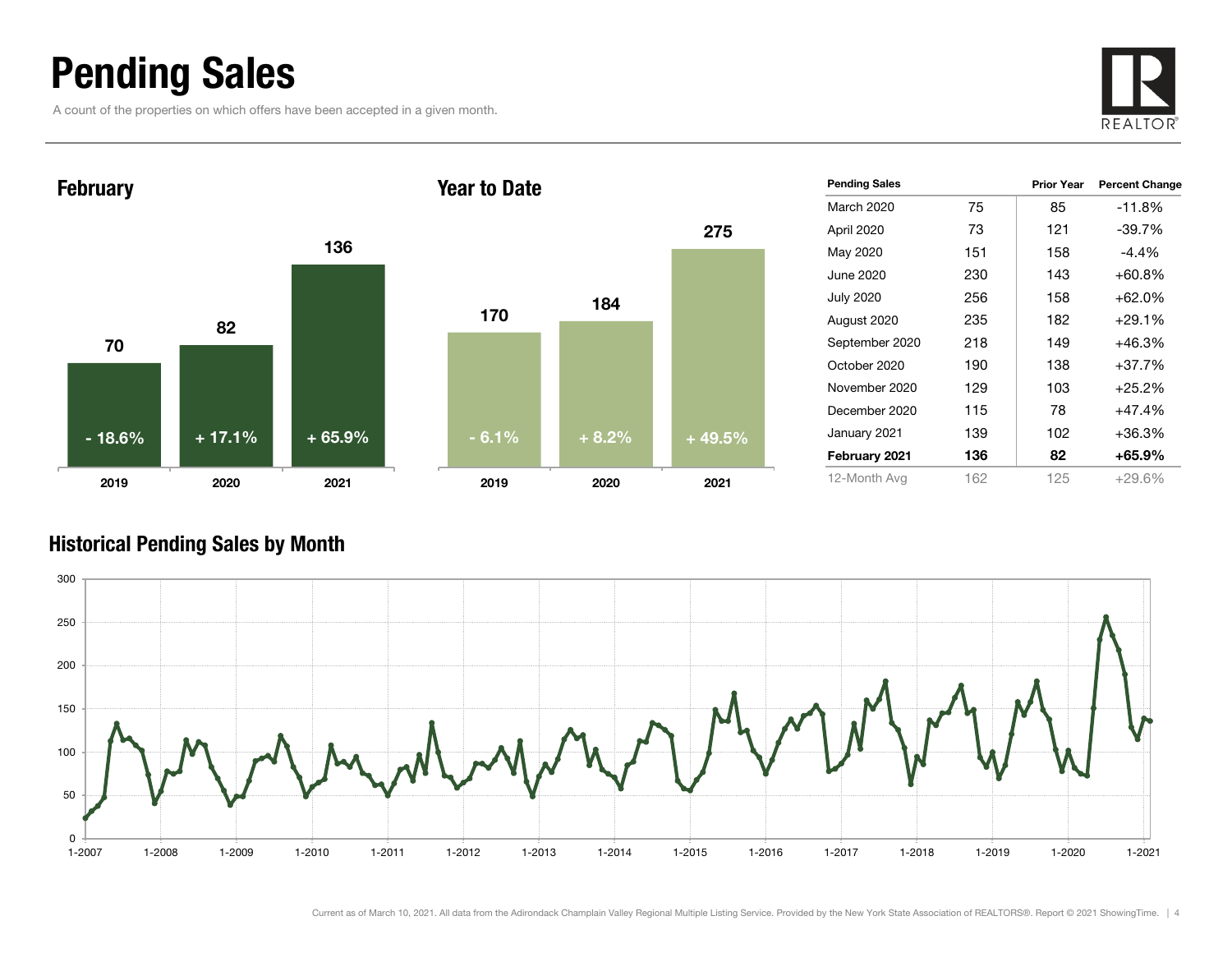### Closed Sales

A count of the actual sales that closed in a given month.





|         |         | 227      |
|---------|---------|----------|
| 186     | 177     |          |
|         |         |          |
|         |         |          |
|         |         |          |
| $+9.4%$ | $-4.8%$ | $+28.2%$ |
| 2019    | 2020    | 2021     |

| <b>Closed Sales</b> |     | <b>Prior Year</b> | <b>Percent Change</b> |
|---------------------|-----|-------------------|-----------------------|
| March 2020          | 84  | 84                | $0.0\%$               |
| April 2020          | 80  | 89                | $-10.1%$              |
| May 2020            | 97  | 115               | $-15.7%$              |
| June 2020           | 100 | 130               | $-23.1%$              |
| <b>July 2020</b>    | 159 | 143               | $+11.2%$              |
| August 2020         | 173 | 149               | $+16.1%$              |
| September 2020      | 228 | 131               | $+74.0%$              |
| October 2020        | 222 | 182               | $+22.0%$              |
| November 2020       | 187 | 148               | $+26.4%$              |
| December 2020       | 216 | 130               | +66.2%                |
| January 2021        | 114 | 104               | $+9.6%$               |
| February 2021       | 113 | 73                | +54.8%                |
| 12-Month Avg        | 148 | 123               | +20.3%                |

### Historical Closed Sales by Month

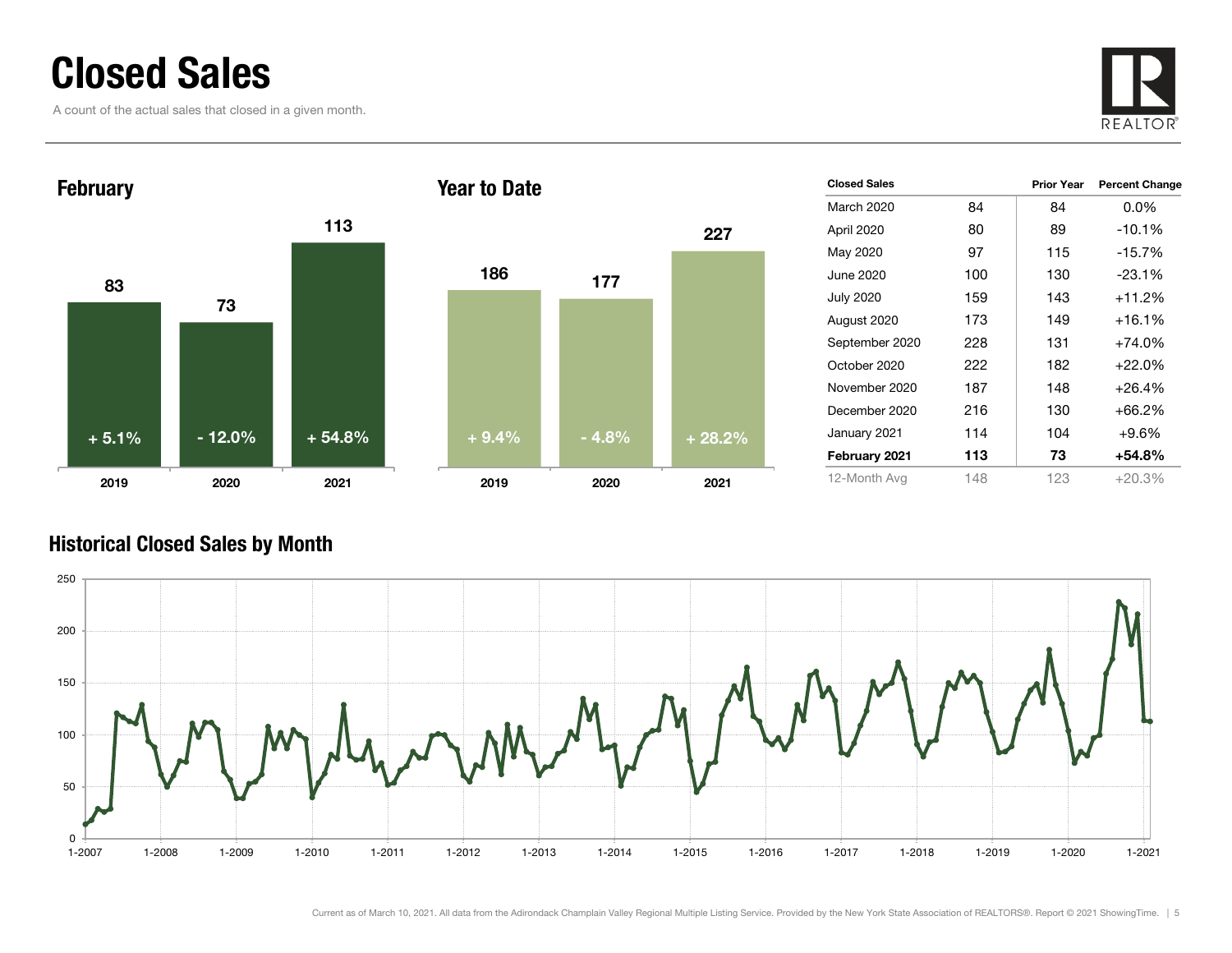### Days on Market Until Sale

Average number of days between when a property is listed and when it is closed in a given month.





| Days on Market   |     | <b>Prior Year</b> | <b>Percent Change</b> |
|------------------|-----|-------------------|-----------------------|
| March 2020       | 229 | 222               | $+3.2\%$              |
| April 2020       | 222 | 205               | $+8.3%$               |
| May 2020         | 247 | 210               | $+17.6%$              |
| June 2020        | 199 | 155               | $+28.4%$              |
| <b>July 2020</b> | 216 | 173               | $+24.9%$              |
| August 2020      | 179 | 151               | $+18.5%$              |
| September 2020   | 179 | 149               | $+20.1%$              |
| October 2020     | 167 | 168               | $-0.6%$               |
| November 2020    | 182 | 201               | $-9.5\%$              |
| December 2020    | 160 | 196               | $-18.4%$              |
| January 2021     | 176 | 163               | $+8.0%$               |
| February 2021    | 159 | 199               | $-20.1\%$             |
| 12-Month Avg*    | 186 | 179               | $+3.9%$               |

\* Average Days on Market of all properties from March 2020 through February 2021. This is not the average of the individual figures above.

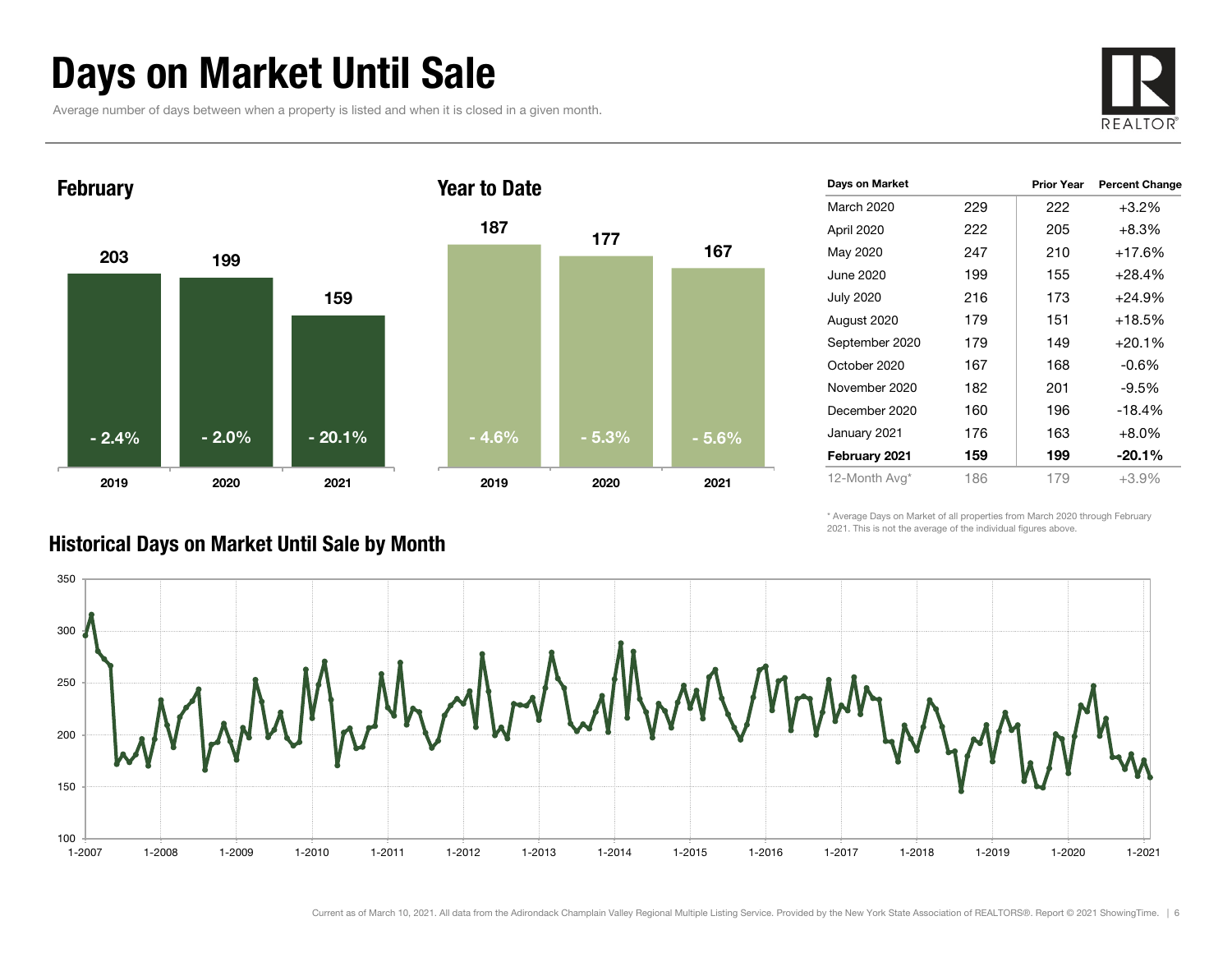### Median Sales Price

Point at which half of the sales sold for more and half sold for less, not accounting for seller concessions, in a given month.



#### February





| <b>Median Sales Price</b> |           | <b>Prior Year</b> | <b>Percent Change</b> |
|---------------------------|-----------|-------------------|-----------------------|
| March 2020                | \$159,000 | \$150,050         | $+6.0%$               |
| April 2020                | \$170,000 | \$129,160         | +31.6%                |
| May 2020                  | \$150,000 | \$149,900         | $+0.1\%$              |
| June 2020.                | \$155,000 | \$171,450         | $-9.6%$               |
| <b>July 2020</b>          | \$199,900 | \$159,950         | $+25.0\%$             |
| August 2020               | \$200,000 | \$153,000         | +30.7%                |
| September 2020            | \$204,750 | \$159,900         | $+28.0\%$             |
| October 2020              | \$209,000 | \$158,400         | +31.9%                |
| November 2020             | \$229,900 | \$185,500         | $+23.9%$              |
| December 2020             | \$195,750 | \$176,595         | $+10.8\%$             |
| January 2021              | \$196,763 | \$129,575         | +51.9%                |
| February 2021             | \$180,000 | \$149,000         | +20.8%                |
| 12-Month Med*             | \$192,000 | \$158,000         | $+21.5%$              |

\* Median Sales Price of all properties from March 2020 through February 2021. This is not the average of the individual figures above.



#### Historical Median Sales Price by Month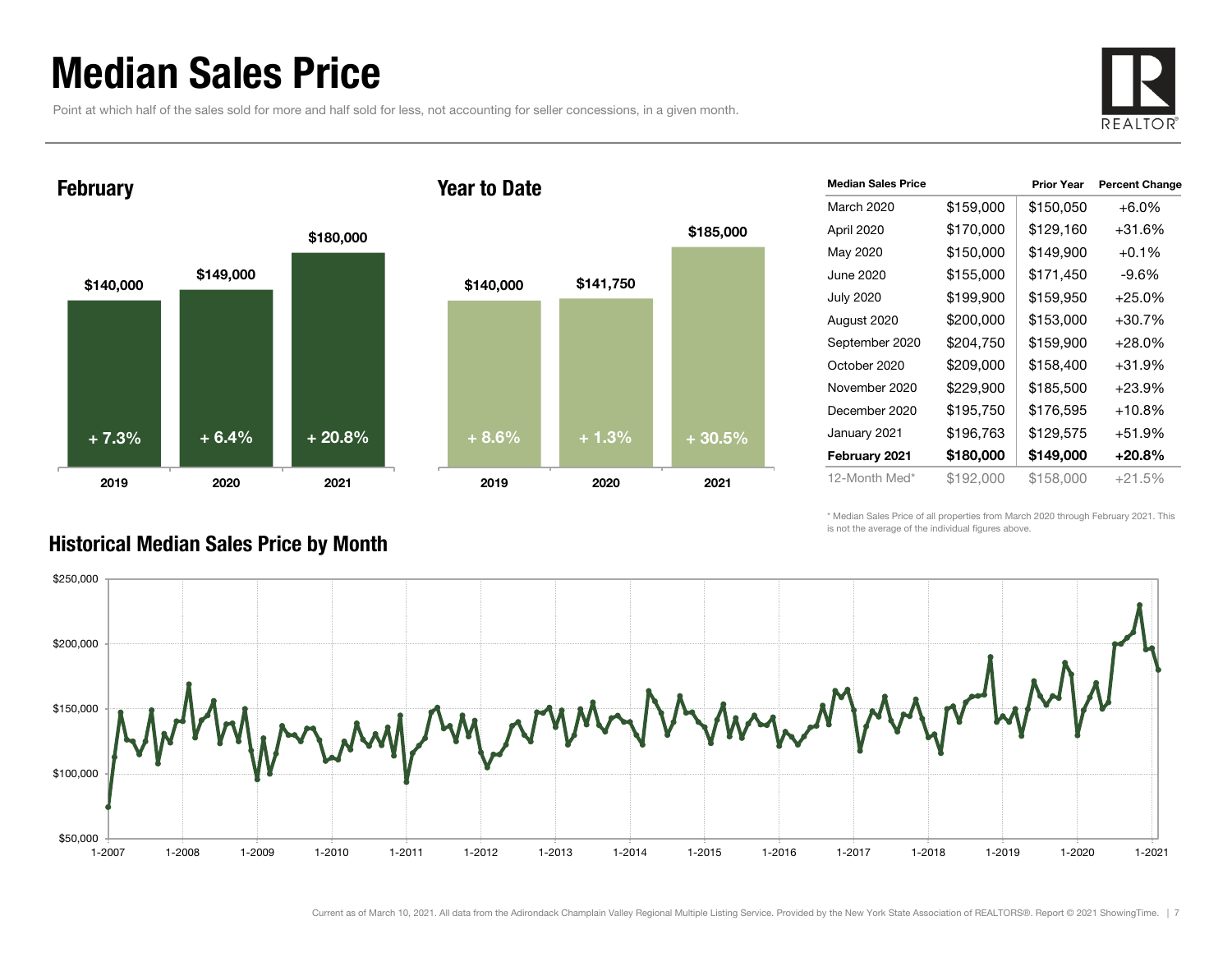### Average Sales Price

Average sales price for all closed sales, not accounting for seller concessions, in a given month.



\$174,068 \$241,225 \$272,662 2019 2020 2021 February 2019- 1.5% $\%$  | +38.6% | +13.0% | +8.1% | +4.4% | +38.9%

#### Year to Date



| Avg. Sales Price |           | <b>Prior Year</b> | <b>Percent Change</b> |
|------------------|-----------|-------------------|-----------------------|
| March 2020       | \$206,627 | \$209,515         | $-1.4%$               |
| April 2020       | \$252,294 | \$151,069         | +67.0%                |
| May 2020         | \$280,419 | \$205,906         | +36.2%                |
| June 2020        | \$236,529 | \$291,638         | $-18.9%$              |
| <b>July 2020</b> | \$290,543 | \$192,352         | +51.0%                |
| August 2020      | \$310,838 | \$202,090         | +53.8%                |
| September 2020   | \$270,385 | \$224,082         | $+20.7%$              |
| October 2020     | \$342,931 | \$207,250         | +65.5%                |
| November 2020    | \$346,096 | \$262,558         | +31.8%                |
| December 2020    | \$289,480 | \$235,600         | $+22.9%$              |
| January 2021     | \$282,917 | \$172,314         | +64.2%                |
| February 2021    | \$272,662 | \$241,225         | +13.0%                |
| 12-Month Avg*    | \$291,317 | \$218,119         | +33.6%                |

\* Avg. Sales Price of all properties from March 2020 through February 2021. This is not the average of the individual figures above.



#### Historical Average Sales Price by Month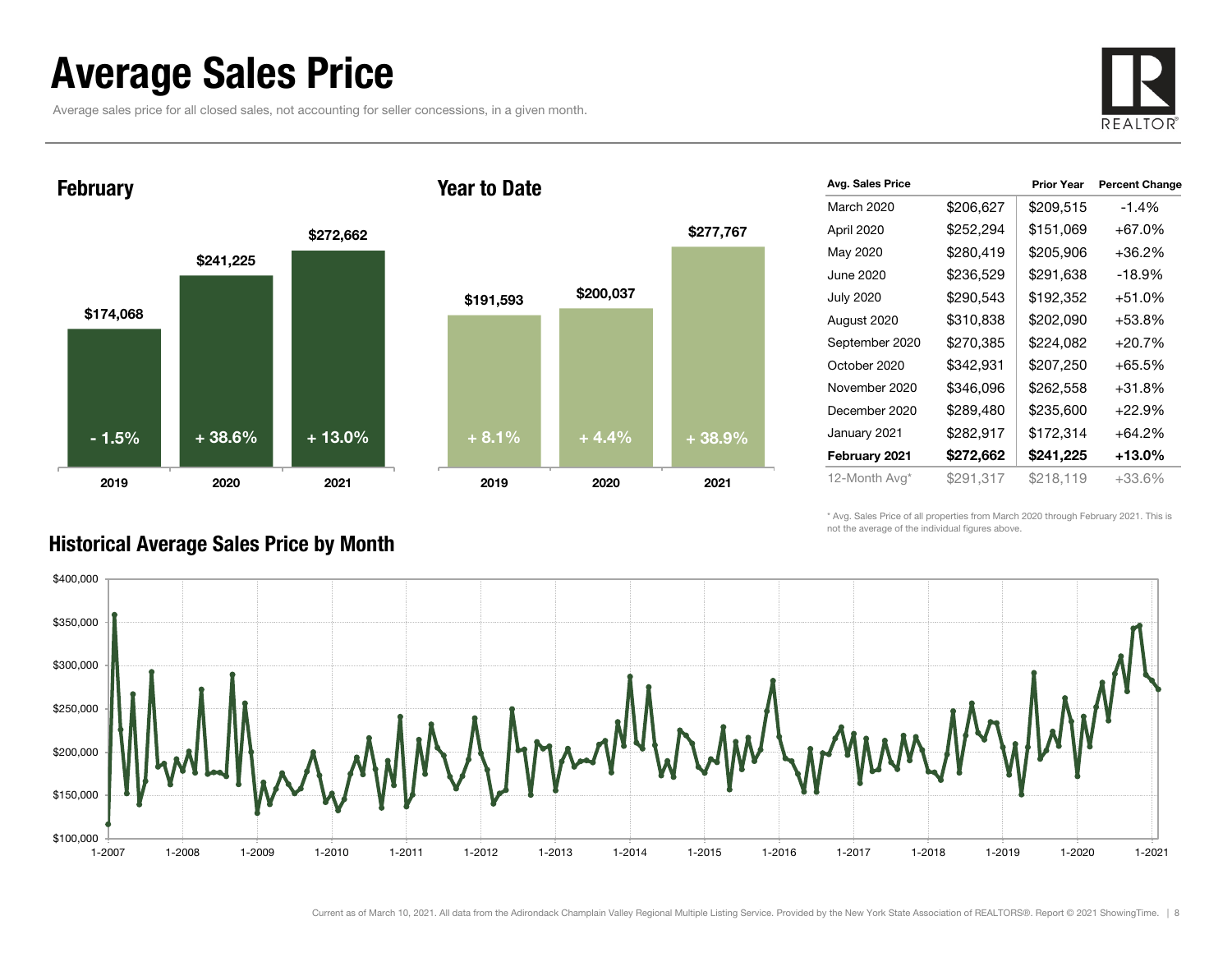### Percent of List Price Received

Percentage found when dividing a property's sales price by its most recent list price, then taking the average for all properties sold in a given month, not accounting for seller concessions.



February

#### Year to Date



| Pct. of List Price Received |       | <b>Prior Year</b> | <b>Percent Change</b> |
|-----------------------------|-------|-------------------|-----------------------|
| March 2020                  | 94.8% | 93.8%             | $+1.1%$               |
| April 2020                  | 93.6% | 94.4%             | $-0.8%$               |
| May 2020                    | 93.9% | 94.4%             | $-0.5%$               |
| June 2020                   | 94.0% | 94.9%             | $-0.9\%$              |
| July 2020                   | 94.7% | 94.2%             | $+0.5%$               |
| August 2020                 | 95.6% | 95.5%             | $+0.1%$               |
| September 2020              | 95.6% | 94.9%             | $+0.7%$               |
| October 2020                | 96.2% | 94.8%             | $+1.5%$               |
| November 2020               | 95.7% | 92.8%             | $+3.1%$               |
| December 2020               | 96.3% | 93.9%             | $+2.6%$               |
| January 2021                | 96.6% | 94.0%             | $+2.8%$               |
| February 2021               | 95.6% | 93.0%             | $+2.8%$               |
| 12-Month Avg*               | 95.4% | 94.3%             | $+1.2%$               |

\* Average Pct. of List Price Received for all properties from March 2020 through February 2021. This is not the average of the individual figures above.



### Historical Percent of List Price Received by Month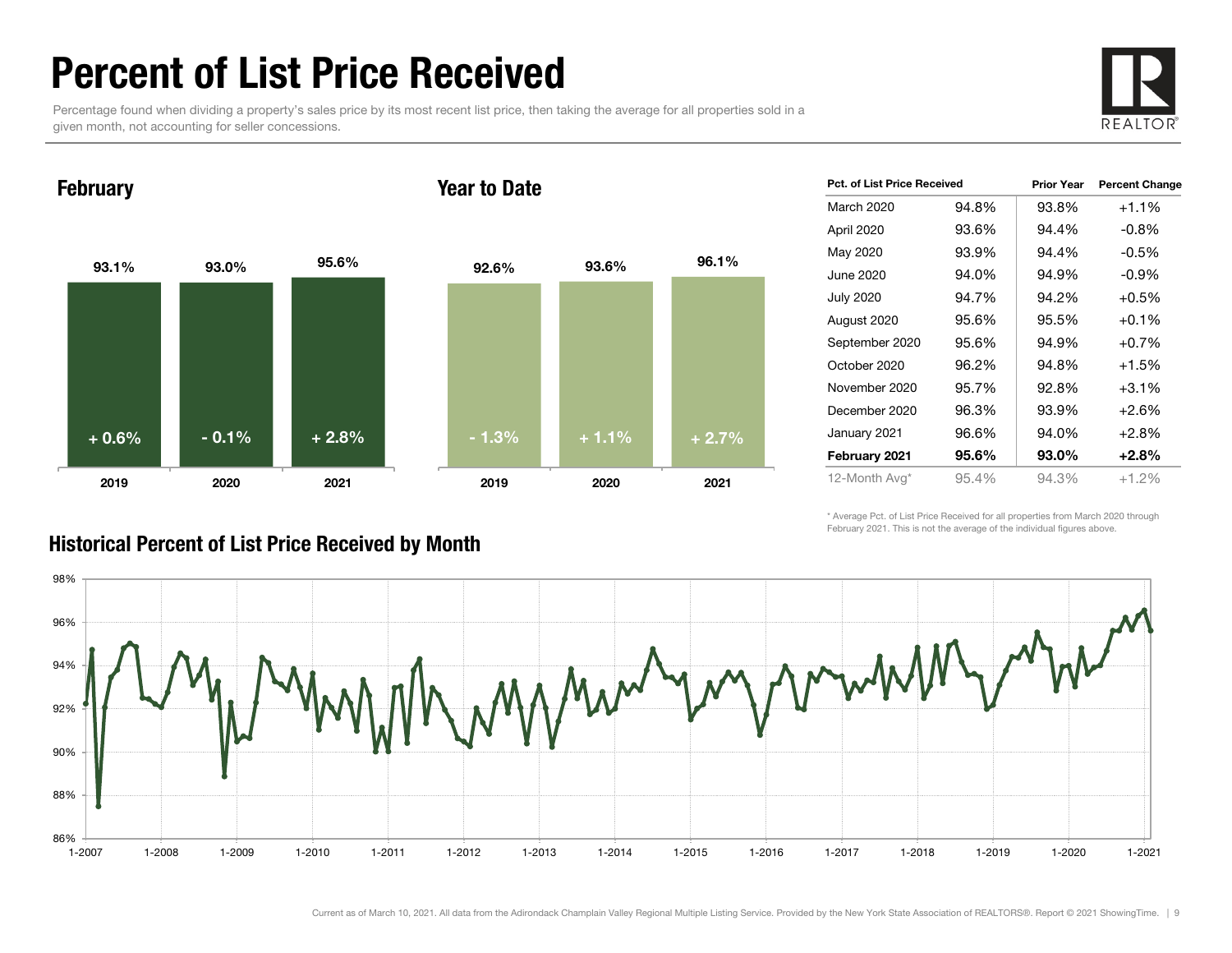# Housing Affordability Index

This index measures housing affordability for the region. For example, an index of 120 means the median household income is 120% of what is necessary to qualify for the median-priced home under prevailing interest rates. A higher number means greater affordability.





| <b>Affordability Index</b> |     | <b>Prior Year</b> | <b>Percent Change</b> |
|----------------------------|-----|-------------------|-----------------------|
| March 2020                 | 199 | 196               | $+1.5%$               |
| April 2020                 | 189 | 230               | $-17.8%$              |
| May 2020                   | 216 | 200               | $+8.0\%$              |
| June 2020                  | 210 | 179               | $+17.3%$              |
| <b>July 2020</b>           | 165 | 193               | -14.5%                |
| August 2020                | 166 | 204               | $-18.6%$              |
| September 2020             | 163 | 195               | $-16.4%$              |
| October 2020               | 161 | 196               | $-17.9%$              |
| November 2020              | 147 | 167               | $-12.0\%$             |
| December 2020              | 174 | 175               | $-0.6%$               |
| January 2021               | 174 | 241               | $-27.8%$              |
| February 2021              | 190 | 212               | $-10.4%$              |
| 12-Month Avg               | 180 | 199               | $-9.8\%$              |

#### Historical Housing Affordability Index by Mont h

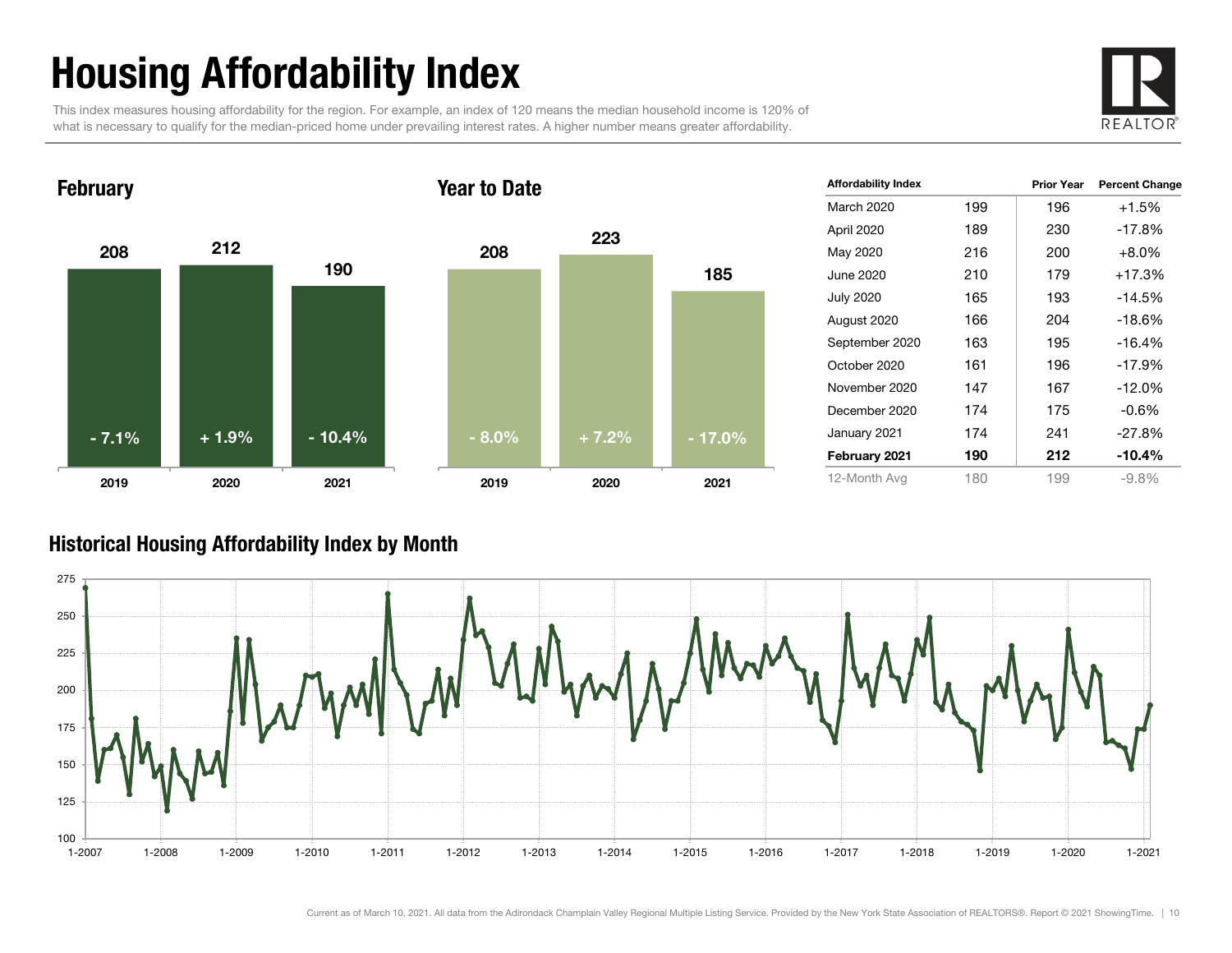### Inventory of Homes for Sale

The number of properties available for sale in active status at the end of a given month.





#### Historical Inventory of Homes for Sale by Month

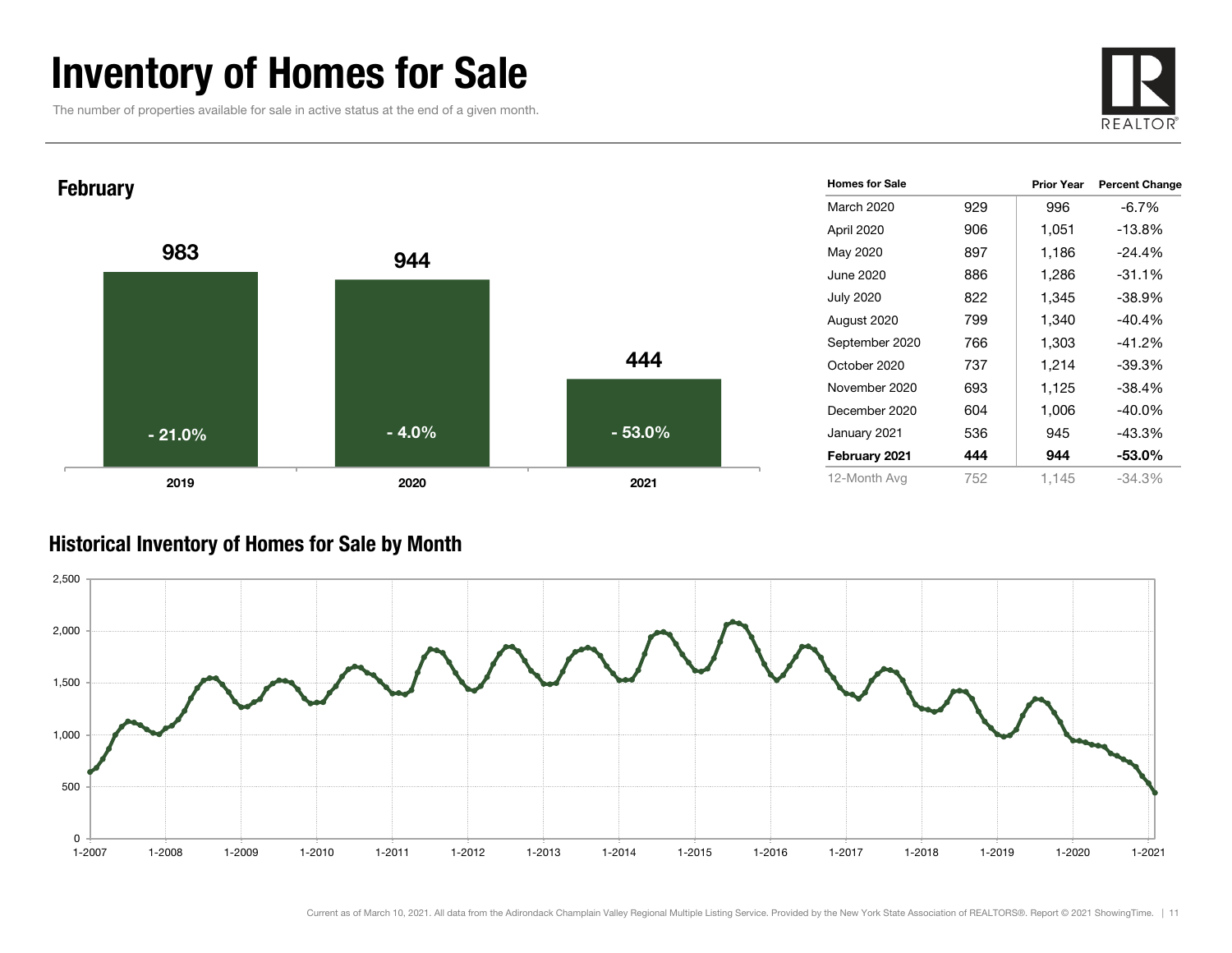### Months Supply of Inventory

The inventory of homes for sale at the end of a given month, divided by the average monthly pending sales from the last 12 months.





#### Historical Months Supply of Inventory by Month